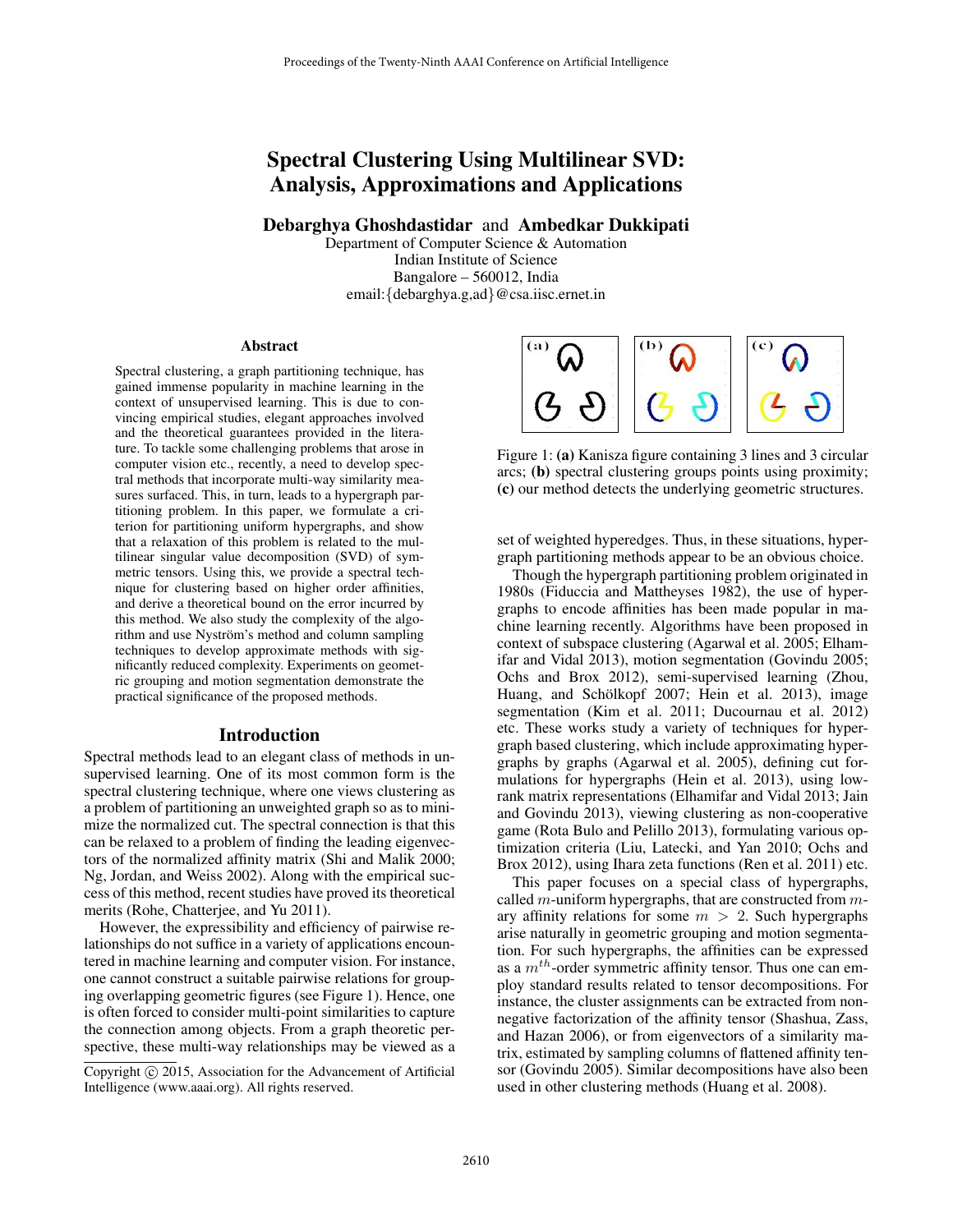In this paper, (1) we propose a method for partitioning uniform hypergraphs by maximizing the squared associativity of the partition, and show that a relaxation of this problem is related to multilinear SVD of tensors (De Lathauwer, De Moor, and Vandewalle 2000). (2) We use matrix perturbation analysis to provide theoretical bounds on the fraction of data misclustered by the proposed algorithm. Next, (3) we focus on the complexity of the algorithm, and develop techniques for approximating the tensor decomposition using linear-time SVD (Drineas, Kannan, and Mahoney 2006) and the Nyström approximation (Fowlkes et al. 2004). This leads to a significant reduction of running time of the algorithm. (4) Experiments on geometric grouping and motion segmentation show the practical importance of our method.

## Tensors and Uniform hypergraphs

The problem at hand is that of grouping  $n$  given objects,  $V = \{v_1, \ldots, v_n\}$ , into k disjoint clusters,  $C_1, \ldots, C_k$ . A weighted undirected m-uniform hypergraph  $H$  on  $V$  is a triplet  $\mathcal{H} = (\mathcal{V}, \mathcal{E}, w)$ , where V is a set of vertices and  $\mathcal{E}$ is the set of hyperedges, with each hyperedge being a collection of m vertices. The function  $w : \mathcal{E} \to \mathbb{R}$  assigns a real-valued weight to each hyperedge. Our primary aim for constructing a hypergraph is to capture the similarity among  $m$ -tuples of vertices (data points), which are used to partition  $V$  into the k disjoints sets.

One can represent the affinities of a  $m$ -uniform hypergraph by a  $m^{th}$ -order  $\mathbf{W} \in \mathbb{R}^{n \times n \times ... \times n}$  such that

$$
\mathbf{W}_{i_1 i_2 \dots i_m} = \begin{cases} w(e) & \text{if } \exists e \in \mathcal{E}, e = \{v_{i_1}, \dots, v_{i_m}\}, \\ 0 & \text{otherwise.} \end{cases}
$$

Since the hypergraph is undirected, the tensor  $W$  is symmetric, *i.e.*, for any permutation  $\sigma$  of indices, we have  $\mathbf{W}_{i_1 i_2 \dots i_m} = \mathbf{W}_{i_{\sigma(1)} i_{\sigma(2)} \dots i_{\sigma(m)}}$  for all tuples  $(i_1 i_2 \dots i_m)$ .

For partitioning the hypergraph, we need a notion of total similarity of any group of vertices. We define this in terms of the associativity, as described below.

**Definition 1.** Let  $C \subset V$  be a group of vertices. The asso*ciativity of* C *is defined as*

$$
Assoc(C) = \sum_{v_{i_1}, v_{i_2}, \dots, v_{i_m} \in C} W_{i_1 i_2 \dots i_m}.
$$

*In addition, for a partition*  $C_1, \ldots, C_k$  *of*  $V$ *, we define the squared associativity of the partition as*

$$
SqAssoc(C_1, ..., C_k) = \sum_{j=1}^{k} \frac{(Assoc(C_j))^2}{|C_j|^m},
$$
 (1)

#### *where* |C| *denotes the number of vertices in cluster* C*.*

Though the above definition looks similar to association score of kernel  $k$ -means (Zha et al. 2001), it is significantly different as it incorporates multi-way affinities, and it does not correspond to a Euclidean norm minimization as in kmeans. In the next section, we formulate an approach that partitions the hypergraph by maximizing (1), and relax it to obtain a spectral algorithm. For undirected graphs (2 uniform hypergraphs), the above discussion holds for the

symmetric affinity matrix, and maximization of (1) is an alternative to the normalized associativity problem (Shi and Malik 2000). We conclude this section by defining an operation for tensors that will be used in subsequent discussions.

**Definition 2.** Let  $A \in \mathbb{R}^{n_1 \times n_2 \times \ldots \times n_m}$  and  $U \in \mathbb{R}^{p \times n_k}$ . *The mode-k product of*  $A$  *and*  $U$  *is a*  $m<sup>th</sup>$ -order tensor, denoted by  $\mathbf{A} \times_k U \in \mathbb{R}^{n_1 \times ... n_{k-1} \times p \times n_{k+1} \times ... n_m}$ , such that

$$
(\mathbf{A} \times_k U)_{i_1...i_{k-1}ji_{k+1}...i_m} = \sum_{i_k=1}^{n_k} \mathbf{A}_{i_1...i_{k-1}i_ki_{k+1}...i_m} U_{ji_k}.
$$

## Uniform hypergraph partitioning algorithm

We begin with mathematically formulating the problem of maximizing squared associativity. For this, we follow the approach used in case of graphs. Let  $H \in \mathbb{R}^{n \times k}$  such that  $H_{ij} = |C_j|^{-1/2}$  if  $v_i \in C_j$ , and zero otherwise. Using the definition of mode- $k$  product, one can write the maximization of (1) as the following optimization:

$$
\underset{C_i,\ldots,C_k}{\text{maximize}} \sum_{j=1}^k \left(\mathbf{W} \times_1 h_j^T \times_2 h_j^T \ldots \times_m h_j^T\right)^2, \quad (2)
$$

where  $h_j$  denotes the  $j^{th}$  column of H. Note that  $h_1, \ldots, h_k$ are orthonormal. However, the above problem is hard. So we relax it by allowing  $H \in \mathbb{R}^{n \times k}$  to be any matrix with orthonormal columns. At this stage, we rely on the multilinear SVD of symmetric tensors. The following theorem summarizes a number of results in (De Lathauwer, De Moor, and Vandewalle 2000; Chen and Saad 2009).

**Theorem 3.** Let  $W$  be a  $m<sup>th</sup>$ -order *n*-dimensional symmet*ric tensor. Then the solution to the problem*

$$
\underset{U \in \mathbb{R}^{n \times k}: U^{T}U = I}{\operatorname{maximize}} \sum_{j=1}^{k} \left( \mathbf{W} \times_{1} u_{j}^{T} \times_{2} u_{j}^{T} \dots \times_{m} u_{j}^{T} \right)^{2}
$$

*is the matrix* U *containing the* k *leading orthonormal left*  $singular vectors of the matrix, \widehat{W} \in \mathbb{R}^{n \times n^{m-1}}$ , given by

$$
\widehat{W}_{ij} = \mathbf{W}_{ii_2...i_m} \qquad \text{when } j = 1 + \sum_{l=2}^{m} (i_l - 1) n^{l-2}. \tag{3}
$$

*Furthermore, if*  $\tilde{U} \in \mathbb{R}^{n \times (n-k)}$  contains the remaining left *singular vectors of*  $\widehat{W}$ *, then one can express* **W** *as* 

$$
\mathbf{W} = \mathbf{\Sigma} \times_1 [U \ \tilde{U}] \times_2 \dots \times_m [U \ \tilde{U}], \tag{4}
$$

 $\Sigma$  *being a*  $m^{th}$ -order *n*-dimensional all-orthogonal tensor.

The decomposition in (4) is known as the multilinear SVD of symmetric tensors. The above result states that the solution to the relaxed partitioning problem is given by the left singular vectors of  $\widehat{W}$  corresponding to the largest singular values. One can also think of the optimizer  $U$  as the  $k$ leading orthonormal eigenvector matrix of  $\widehat{WW}^T$ . Based on this we generate the algorithm that is listed as Algorithm 1. this, we propose the algorithm that is listed as Algorithm 1. The primary reason for clustering the rows of  $U$  is as follows:  $U$  acts as an approximation of the matrix  $H$  in (2) for which the rows corresponding to vertices in same cluster are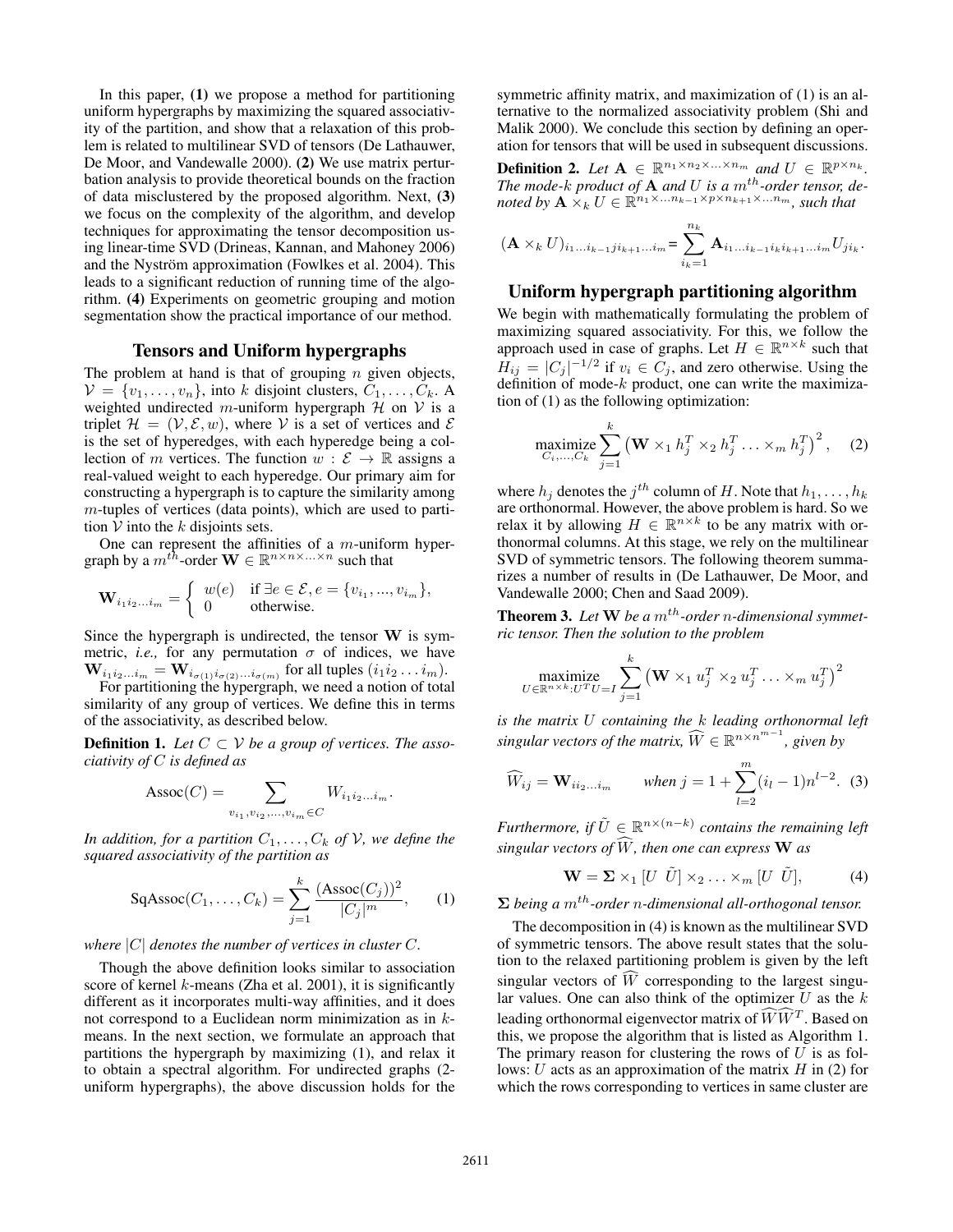Algorithm 1 Clustering using  $m$ -ary affinity relations

Given: An  $m^{th}$ -order affinity tensor W that contains the mary affinity relations among objects  $V = \{v_1, \ldots, v_n\}$ .

- 1. Construct  $\widehat{W}$  from **W** using (3).
- 2. Let  $U \in \mathbb{R}^{n \times k}$  be the matrix of k leading orthonormal left singular vectors of  $\widehat{W}$  (or eigenvectors of  $\widehat{W}\widehat{W}^T$ ).
- 3. Cluster the rows of  $U$  into  $k$  clusters using  $k$ -means, and partition  $V$  accordingly.

identical. Hence, it must hold approximately for  $U$  also. A more concrete justification is presented in the next section.

One can observe the resemblance of Algorithm 1 with the spectral clustering algorithm (Ng, Jordan, and Weiss 2002). The method in (Govindu 2005) is also similar to Algorithm 1, but includes certain additional steps such as normalization of  $\widehat{WW}^T$ , and approximation of the tensor. Moreover, the method in (Govindu 2005) does not arise from a hypergraph partitioning formulation.

## Perturbation analysis of proposed method

We now study the theoretical validity of the above approach. Formally, we derive an upper bound on the error made by Algorithm 1. The subsequent discussion is based on matrix perturbation analysis, which has been often used to analyze spectral techniques. Error bounds for spectral clustering using perturbation analysis have been studied in (Ng, Jordan, and Weiss 2002; Rohe, Chatterjee, and Yu 2011). Chen and Lerman (2009) used similar techniques to analyze an approach similar to (Govindu 2005), while Ghoshdastidar and Dukkipati (2014) used perturbation bounds to provide similar guarantees in a semi-random setting.

The idea of perturbation analysis is to study the method in an ideal case, and then provide bounds by considering the affinity relations in the general case as a perturbation of the ideal scenario. In the ideal case, we assume that the partition is known and there is a hyperedge of unit weight on a set of  $m$  distinct vertices only when all the vertices belong to the same cluster. So the ideal affinity tensor is given as

$$
\mathbf{W}_{i_1 i_2 \dots i_m}^* = \begin{cases} 1 & \text{if } i_1, \dots, i_m, \text{ are distinct and} \\ v_{i_1}, \dots, v_{i_m} \in C_j \text{ for some } j, \\ 0 & \text{otherwise.} \end{cases} \tag{5}
$$

A similar tensor has been used in (Chen and Lerman 2009), and the performance of the algorithm using such tensor can be found in (Chen and Lerman 2009, Proposition 4.8). However, while studying the general case, we deviate from the analysis in (Chen and Lerman 2009), and use a variant of the Davis-Kahan sin Θ theorem (Rohe, Chatterjee, and Yu 2011) which helps us to bound the fraction of misclustered nodes, thereby providing a more useful result. The analysis of Algorithm 1 is summarized in the following proposition.

**Proposition 4.** *let*  $W$  *be an*  $m<sup>th</sup>$ *-order n*-dimensional affin*ity tensor of a hypergraph with* k *partitions,* W<sup>∗</sup> *be the corresponding ideal affinity tensor and*  $\widehat{W}$ ,  $\widehat{W^*}$  *be their respective flattened matrices. Let the following conditions hold:*

*1. there exists*  $\epsilon > 0$  *such that size of each cluster is at least*  $\max\left\{\frac{\epsilon n}{k}, 2m-1\right\},\$ 

2. 
$$
n \ge \sqrt{2(m-1)\left(\frac{2k}{\epsilon} - 2k + 2\right)^{m-2}}
$$
, and

3.  $\|\widehat{W}\widehat{W}^T - \widehat{W^*}\widehat{W^*}^T\|_2 \leq \frac{1}{16} \left(\frac{\epsilon}{2k}\right)^m n^{m\cdot\alpha}$  for some  $\alpha > 0$ *where*  $\|\cdot\|_2$  *is matrix operator norm. Then the fraction of nodes, misclustered by Algorithm 1 is at most*  $kn^{-2\alpha}$ .

*Proof.* Due to the form of W<sup>∗</sup> (5), the matrix  $\widehat{W^*}^T$ has a block diagonal structure when the vertices are ordered according to the true partition. Here, each non-zero block corresponds to each cluster. The eigen-gap,  $\delta$ , between the  $k^{th}$  and  $(k + 1)^{th}$  largest eigenvalues of  $\widehat{W^*} \widehat{W^*}^T$  can be bounded below as (Chen and Lerman 2009, Proposition 4.8)  $\delta \ge \left(\frac{2k}{\epsilon n}\right)^m - (m-1)\left(n - \frac{k-1}{k}\epsilon n\right)^{m-2} \ge \frac{1}{2}\left(\frac{\epsilon n}{2k}\right)^m$  (6) where the first inequality uses condition 1, and the second relies on condition 2 of the proposition. From condition 3 and Weyl's inequality, the absolute difference between the  $i^{th}$  largest eigenvalues of  $\widehat{W}\widehat{W}^T$  and  $\widehat{W^*}\widehat{W^*}^T$  is bounded above by  $\frac{1}{16} \left( \frac{\epsilon}{2k} \right)^m n^{m-\alpha} < \frac{\delta}{2}$  for all  $i = 1, \ldots, n$ . Based on this, we use the Davis-Kahan perturbation theorem to claim the following: If  $U, U^* \in \mathbb{R}^{n \times k}$  are matrices of k leading orthonormal eigenvectors of  $\widehat{W}\widehat{W}^T$  and  $\widehat{W^*}\widehat{W^*}^T$ , respectively, then there is a rotation matrix  $O \in \mathbb{R}^{k \times k}$  such that

$$
||U - U^*O||_2^2 \le \frac{2||\widehat{W}\widehat{W}^T - \widehat{W^*}\widehat{W^*}^T||_2^2}{(\delta/2)^2} \le \frac{1}{8n^{2\alpha}}, \quad (7)
$$

where the last inequality follows from (6) and condition 3. We can combine this with the fact  $||U - U^*O||_F^2 \le$  $k$ ∥ $U - U^*O||_2^2$  to obtain a bound on Frobenius norm. Moreover, since  $\delta > 0$ , one can see that  $U^*$  has exactly k distinct rows, each corresponding to a particular cluster.

Assume that the  $k$ -means step in Algorithm 1 achieves its global optimum. Let  $c_i \in \mathbb{R}^k$  denote the k-means centroid corresponding to the  $i^{\hat{t}h}$  data instance, and  $c_i^* \in \mathbb{R}^k$  be the  $i^{th}$  row of  $U^*O$ . It is observed in (Rohe, Chatterjee, and Yu 2011, Lemma 3.2) that if  $||c_i - c_i^*|| < 1/\sqrt{2n_{\max}}$ , then the  $i^{th}$  node is correctly clustered. Here,  $n_{\text{max}}$  is the maximum cluster size which is bounded as  $n_{\text{max}} \leq (1 - \frac{k-1}{k}\epsilon)n$ . Thus, the number of misclustered nodes is bounded by the number of nodes for which  $||c_i - c_i^*|| \ge 1/\sqrt{2n_{\max}}$ , which can be in turn bounded using the fact that  $c_i$ 's are obtained by minimizing objective of  $k$ -means algorithms. So, we have fraction of misclustered nodes

$$
\leq \frac{|\{i : \|c_i - c_i^*\| \geq 1/\sqrt{2n_{\max}}\}|}{n} \leq \frac{8n_{\max} \|U - U^*O\|_F^2}{n}
$$

which can be bounded using (7) to arrive at the claim.  $\Box$ 

The above result implies that as  $n$  increases, if the conditions hold for some fixed  $\alpha > 0$ , then the fraction of misclustered nodes goes to zero. Hence, Algorithm 1 provides accurate clustering as the sample size increases. The use of operator norm helps to obtain a less strict assumption in condition 3, as compared to the Frobenius norm considered in (Rohe, Chatterjee, and Yu 2011; Ghoshdastidar and Dukkipati 2014).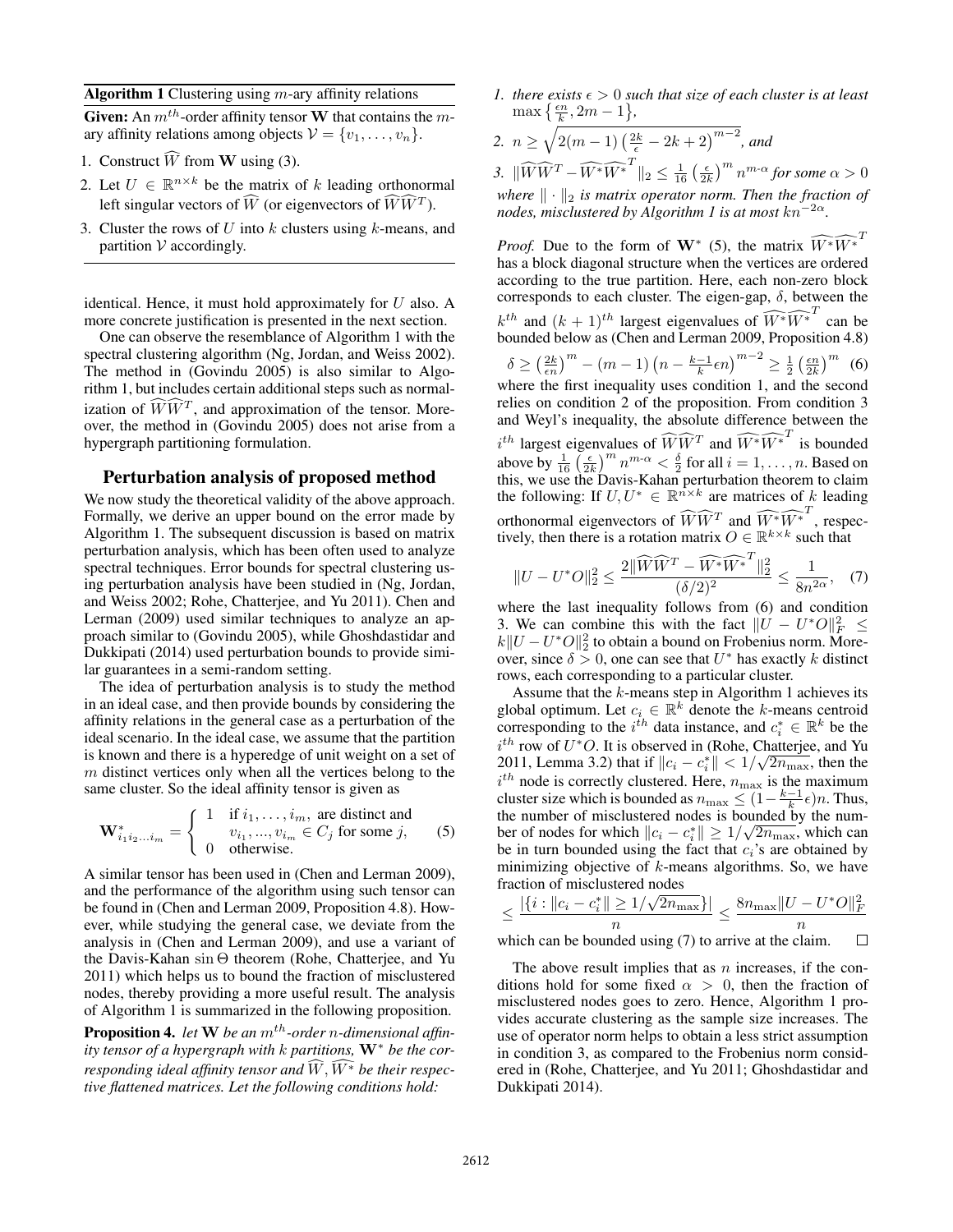## Complexity and approximations

While the previous section shows that the Algorithm 1 is accurate for large sample size, the complexity of the method (in its crude form) is as large as  $O(n^{m+1})$ . This is mainly due to the large number of computations required to compute all the entries of the tensor. In this section, we study some techniques to determine the eigenvector matrix  $U$  by sampling elements of the tensor. This significantly reduces the complexity as one only needs to compute values of the sampled entries. Our discussion is based on two popular sampling techniques for matrices, namely column sampling (Drineas, Kannan, and Mahoney 2006) and Nyström approximation (Fowlkes et al. 2004). In the latter case, we generalize the existing approach to the case of symmetric tensors. We also discuss a simple technique to extend the clustering to a large number of unsampled entries.

## Column sampling and Linear-time SVD

We recall that our primary interest is to compute the  $k$  leading left singular vectors of the matrix  $\widehat{W} \in \mathbb{R}^{n \times n^{m-1}}$ . We can solve this using the linear-time SVD algorithm (Drineas, Kannan, and Mahoney 2006), which uses only some  $c$  number of sampled columns to compute an approximate SVD. However, this approach requires to read the matrix once from an external storage to determine the probabilities for sampling each column. Since, this process is extremely costly in our case, we use a variation of linear-time SVD. Below, we state the modification of Algorithm 1 combined with this approximation. Note here that each column of  $\widehat{W}$ corresponds to fixing  $(m - 1)$  vertices, while the entries are computed by varying the  $m^{th}$  vertex.

#### Algorithm 2 Column sampling variant of Algorithm 1

Given: An *m*-way affinity measure among  $\{v_1, \ldots, v_n\}$ ; Number of sampled columns *c*; Threshold parameter  $\tau > 0$ .

- 1. Compute a matrix  $C \in \mathbb{R}^{n \times c}$  as follows: For  $t = 1$  to  $c$
- (a) Randomly select  $(m 1)$  vertices.
- (b) Compute  $w \in \mathbb{R}^n$  whose entries are m-way affinities of all vertices with  $(m - 1)$  chosen vertices.
- (c) If  $||w|| < \tau$ , goto 1(a), else set  $t^{th}$  column of C as w.
- 2. Let  $U$  be the matrix of  $k$  leading left eigenvectors of  $C$ .
- 3. Cluster the rows of U into k clusters using k-means, and partition  $V$  accordingly.

The above algorithm can be performed in  $O(\frac{nc}{1-\eta} + kn^2)$ , where  $\eta$  is the rate of rejecting columns in Step 1(c). Govindu (2005) also used a column sampling heuristic, but did not consider rejecting columns. Rejection is essential because of the following reason. Consider the line clustering problem stated in the introduction. Here, any column of  $\overline{W}$  contains useful information only if the corresponding  $(m - 1)$  vertices belong to the same cluster. Otherwise, all the entries in the column contain small values, and it is

hence, uninformative. Reducing the rejection can be possible in certain problems as motion segmentation and subspace clustering by choosing vertices that are in close proximity or closely define a subspace. This can be achieved by performing an initial run of  $k$ -means or  $k$ -subspaces (Ho et al. 2003) algorithms. However, the number of initial clusters required depends on the nature of problem at hand. One can derive error bounds for above method by combing Proposition 4 with (Drineas, Kannan, and Mahoney 2006, Theorem 4). The method of rejecting columns of small magnitude is essential to achieve reasonable bounds.

### Nyström approximation

This method approximates the eigen-decomposition of symmetric matrices using only a sampled set of entries (Fowlkes et al. 2004; Drineas and Mahoney 2005). One randomly samples  $c$  columns of the matrix, and computes the  $k$  leading eigenvectors of the matrix formed by intersection of the sampled  $c$  columns with corresponding  $c$  rows. The Nyström extension of the above eigenvectors are then computed using other entries of the sampled columns. The key observation at this stage lies in the fact that the Nyström extension of eigenvectors is such that, if  $k = c$ , then the c sampled columns of the original matrix are accurately reproduced in the Nyström approximation of the matrix. Using this fact, we present a similar method for symmetric tensors.

Suppose we have a  $m^{th}$ -order *n*-dimensional symmetric tensor W. We focus on an approximate decomposition similar to the one in (4) (Proposition 3), with time complexity significantly less than  $O(n^{m+1})$ . Following the strategy of Nyström's method, we sample a  $m^{th}$ -order subtensor  $\mathbf{A} \in \mathbb{R}^{r \times \ldots \times r}$ , which contains m-way affinities of r sampled vertices. Let the multilinear SVD of A be given by

$$
\mathbf{A} = \mathbf{\Sigma_1} \times_1 U_1 \times_2 U_1 \times_3 \dots \times_m U_1,\tag{8}
$$

where  $U_1 \in \mathbb{R}^{r \times r}$  is the left singular vector matrix of  $\hat{A}$ , the flattening matrix of A.

Next, we compute an extension of  $U_1$  in a spirit similar to that of Nyström extension, *i.e.*, by closely approximating the affinities among sampled and unsampled instances. In the case of matrices, we require only  $O(r(n - r))$  memory to represent all such affinities. However, in case of  $m$ -way affinity, the number of possible entries is  $(n-r)rn^{m-2}$  considering all the cases where affinity is constructed over a set of size m that includes at least one sampled and one unsampled instance. To avoid such high memory requirement, we use only the m-way affinities defined over one unsampled instance and  $(m-1)$  of the sampled points. This can be represented in a  $m^{th}$ -order tensor  $\mathbf{B} \in \mathbb{R}^{(n-r) \times r \times \ldots \times r}$ , whose first index varies over all unsampled data instances and the rest over the  $r$  sampled instances.

Let  $U_2 \in \mathbb{R}^{(n-r)\times r}$  be an extension of the eigenvectors to the unsampled instances. Using this, we may write the approximation of the tensor W as

$$
\widetilde{\mathbf{W}} = \Sigma_1 \times_1 \left( \begin{array}{c} U_1 \\ U_2 \end{array} \right) \times_2 \ldots \times_m \left( \begin{array}{c} U_1 \\ U_2 \end{array} \right). \tag{9}
$$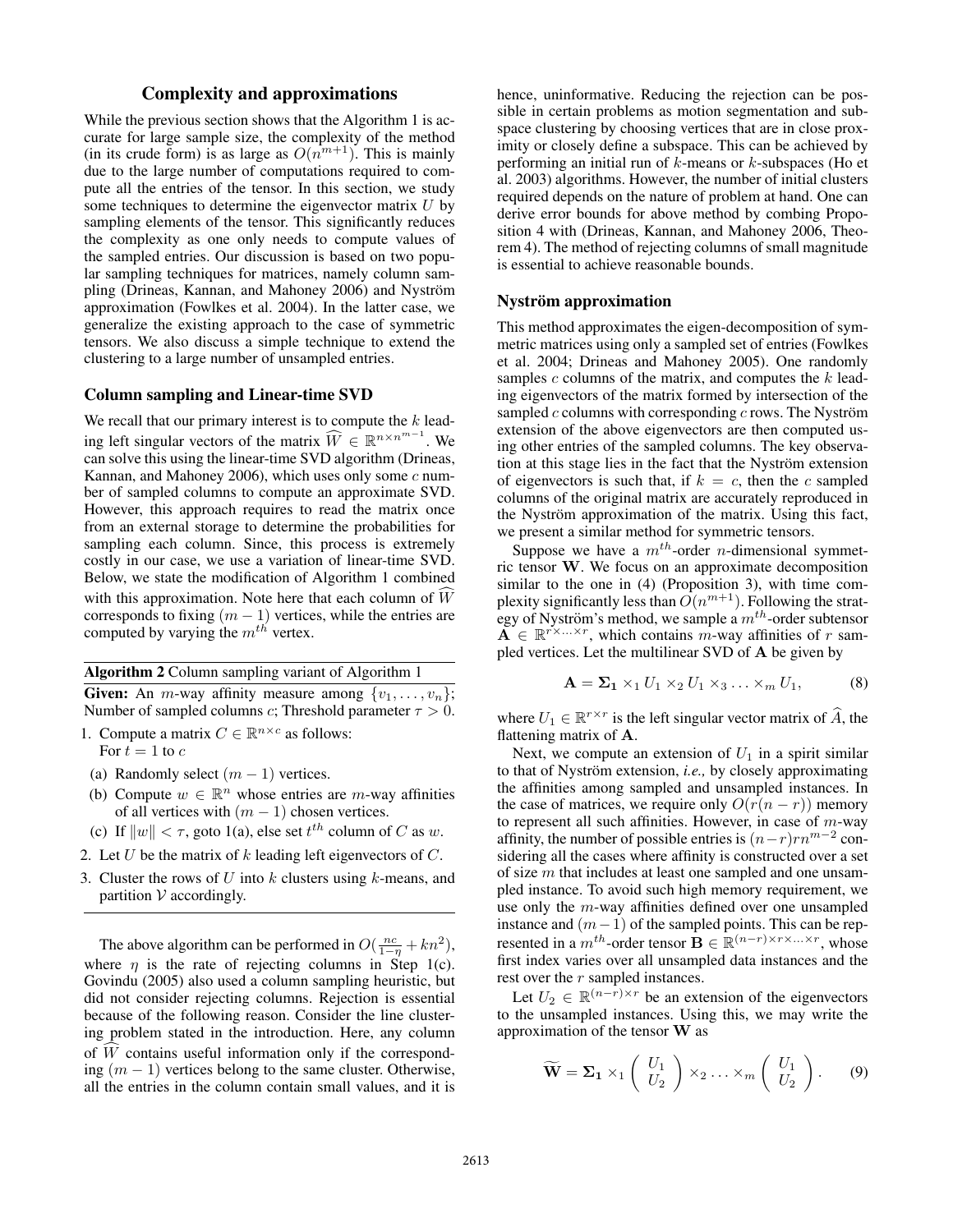Our objective here is to find  $U_2$  such that we can approximate the subtensor **B** well in (9). Note, if  $W \approx W$  then

$$
\mathbf{B} \approx \Sigma_1 \times_1 U_2 \times_2 U_1 \dots \times_m U_1 = \mathbf{A} \times_1 (U_2 U_1^T),
$$
\n(10)

where we use (8) to simplify the expression. However, this may not be achieved in general because (10) imposes  $r^{m-1}(n-r)$  conditions, while there are only  $r(n-r)$  variables in  $U_2$ . Hence, we opt for a least squares solution, where we minimize the  $\Vert \cdot \Vert_F$ -norm of the difference of the two tensors. This norm is defined similar to the Frobenius norm of matrices, *i.e.*,  $\|\cdot\|^2_F$  denotes the sum of squares of all entries of a tensor. The solution to this problem is given in the following result.

**Proposition 5.** *Let*  $A$ ,  $B$  *and*  $U_1$  *be as above. Then* 

$$
U_2 = \underset{Z \in \mathbb{R}^{(n-r)\times r}}{\arg \min} \left\| \mathbf{B} - \mathbf{A} \times_1 (Z U_1^T) \right\|_F^2
$$

$$
= \widehat{B} \widehat{A}^T U_1 \left( U_1^T \widehat{A} \widehat{A}^T U_1 \right)^{-1},
$$

*where*  $\widehat{A} \in \mathbb{R}^{r \times r^{m-1}}$  and  $\widehat{B} \in \mathbb{R}^{(n-r) \times r^{m-1}}$  are obtained *from* A *and* B*, respectively, by flattening* (3)*. Thus, the Nyström extension of*  $U_1$  *is given by* 

$$
U = \left(\begin{array}{c} U_1 \\ \widehat{B}\widehat{A}^T U_1 \left( U_1^T \widehat{A}\widehat{A}^T U_1 \right)^{-1} \end{array}\right). \tag{11}
$$

*Proof.* The key in this proof is to appropriately express the the norm  $\|\cdot\|_F$  for tensor in terms of the corresponding flattened matrix. One can verify that

$$
\left\|\mathbf{B}-\mathbf{A}\times_1\left(ZU_1^T\right)\right\|_F^2=\|\widehat{B}-ZU_1^T\widehat{A}\|_F^2,
$$

the latter being the standard Frobenius norm for matrices. The minimizer  $U_2$  of the above problem satisfies

$$
\widehat{B}\widehat{A}^T U_1 = U_2 \left( U_1^T \widehat{A} \widehat{A}^T U_1 \right),
$$

and hence, the claim.

We note that the matrix  $U_1^T \hat{A} \hat{A}^T U_1$  is diagonal with nonnegative entries. Hence, one can simply use the pseudoinverse in case some diagonal entries are zero. Moreover, we are interested in only the  $k$  leading orthonormal eigenvectors. This can be simply obtained by selecting the  $k$  leading eigenvectors in  $U_1$ , and orthonormalize the corresponding columns of Nyström extension.

One requires to choose the  $r$  vertices wisely. For this, we use the idea in (Zhang, Tsang, and Kwok 2008), where the authors suggest an initial  $k$ -means clustering to select the  $r$ landmark points, which are centers of  $k$  clusters. However, in our case, it is more appropriate to perform an initial  $k$ means or k-subspaces clustering and choose at least  $(m-1)$ points from each cluster as one requires expects high  $m$ -way affinity for other points in same cluster with a chosen collection of points. The intuition for effectiveness for initial k-means clustering is that in a number of subspace clustering or motion segmentation problems, closely located data instances often lie in same cluster. Based on this, we present Algorithm 3 which has  $O(r^{m+1}+kr^2+knr^{m-1})$  time complexity, where  $r = n_r k_r$ ,  $k_r$  being the initial number of clusters and  $n_r$  the number of points chosen from each cluster.

#### Algorithm 3 Nyström approximation of Algorithm 1

**Given:** An *m*-way affinity measure among  $\{v_1, \ldots, v_n\}$ ; Number of initial clusters  $k_r$ ; Number of vertices chosen from each cluster  $n_r (\geq (m-1))$ .

- 1. Form initial  $k_r$  clusters using k-means or k-subspaces.
- 2. From each cluster, randomly sample  $n_r$  data instances to form the set of  $r = n_r k_r$  vertices.
- 3. Compute the  $m^{th}$ -order affinity tensor, **A**, for the sampled vertices, and compute  $U_1 \in \mathbb{R}^{r \times k}$ , the k leading left singular vector matrix of  $\ddot{A}$ .
- 4. Compute B as describe above.
- 5. Find the Nyström extension  $U \in \mathbb{R}^{n \times k}$  using (11), and orthonormalize its columns.
- 6. Cluster the rows of U into k clusters using k-means, and partition  $V$  accordingly.

### Extending labels by fitting

Often in problems such as subspace clustering and geometric grouping, each cluster represents a geometric object, and the  $m$ -way affinities are computed based on the error of fitting m points in such a model. For these problems, one can often work on a sampled set of data instances. Provided that the clusters are accurately detected on this sampled set, one can easily extend the clustering result to other unsampled data points by the following procedure.

- 1. For each of the k obtained clusters, fit a model based on the data assigned to the cluster.
- 2. For each new sample, compute the fitting error for each of the  $k$  models, and assign it to the cluster for which fitting error is least.

This approach runs in linear time, but requires a good initial labeling to start with. Hence, we recommend this approach only when the data is considerably large, and a small fraction of data can be accurately clustered using Algorithms 2 or 3.

### Experimental validation

In this section, we conduct experiments on geometric grouping and motion segmentation. Figure 1 in introduction shows that one cannot group geometric objects using pairwise affinities. Hence, one requires higher order similarities based on error on fitting geometric models. In such problems, we choose a geometric structure, and for any set of  $m$  points, we compute the error  $(f)$  of fitting these points into the assumed model. The m-way affinity is simply  $e^{-cf}$  for some parameter  $c > 0$ . Note that one has to choose m larger than the number points that uniquely define the model. A suitable choice is  $m = 3$  for line fitting, and  $m = 4$ for circle and plane fitting. The sample size  $(n)$  and the tensor order  $(m)$  in Figure 2 show that the computational time required to work with the complete tensor is difficult in such cases, and so the works in (Agarwal et al. 2005; Zhou, Huang, and Schölkopf 2007; Rota Bulo and Pelillo 2013) etc. cannot be used. Hence, approximate methods

 $\Box$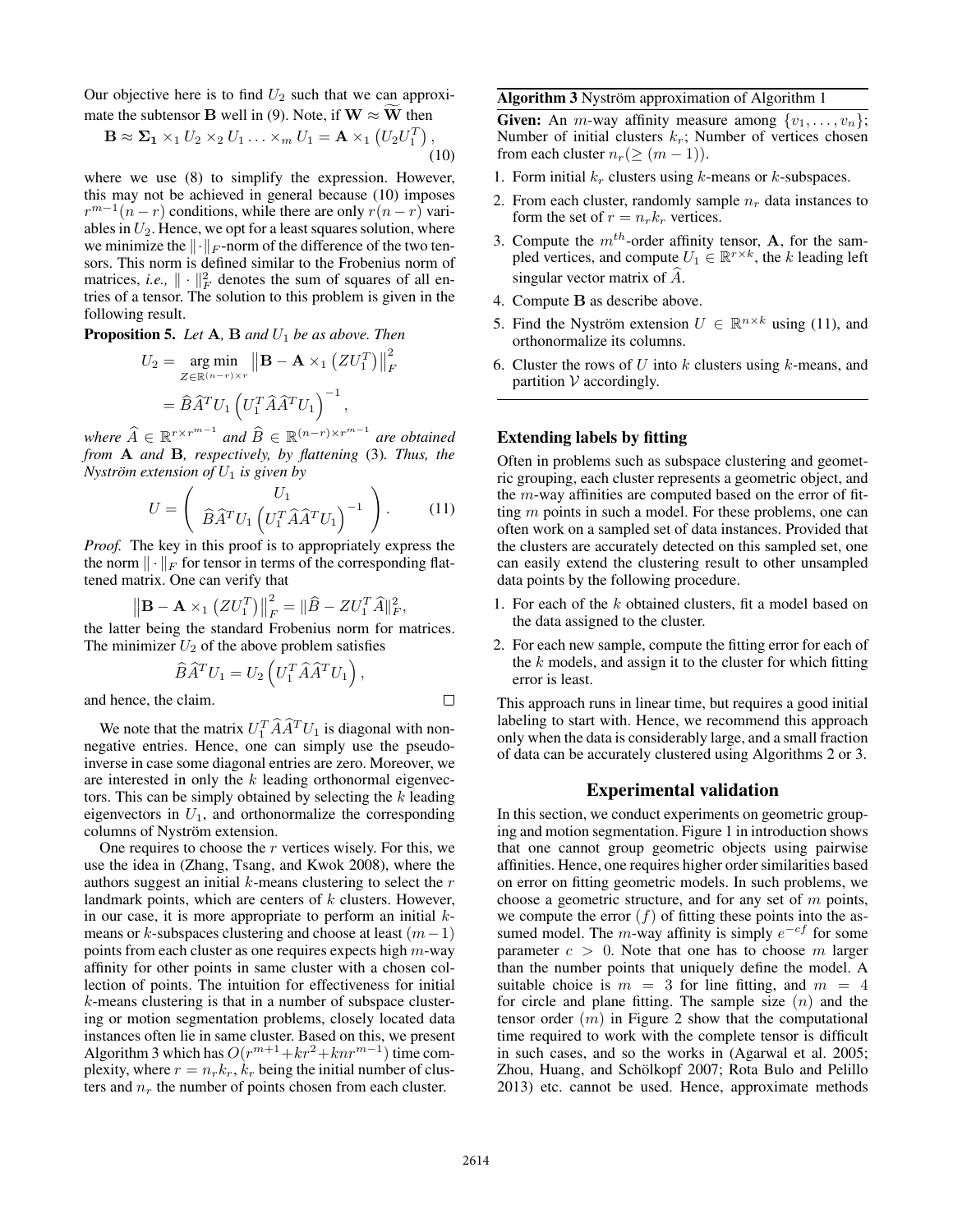such as Algorithms 2 and 3 are required. Figure 2 (right column) clearly shows that these approximation techniques work quite well in such problems. Moreover, in case of the second problem in Figure 2, even approximate methods require significant time. So we use only 1% of the data and extend the labeling by the method of fitting discussed above.



Figure 2: Geometric grouping using proposed method.

To give an experimental comparison of the two proposed approximation methods, we consider a problem of grouping points on three randomly generated intersecting lines using  $3^{rd}$  order affinities based on line fitting error. In this case, using the entire affinity tensor is similar to the ideal case, and hence, the leading eigenvectors are indicators of the true assignments. In Figure 3, we compare the errors incurred and time taken by Algorithms 2 and 3 as the fraction of entries sampled from the tensor increases. The error is measured in terms of difference in the subspaces spanned by the leading orthonormal eigenvectors of the entire tensor and the approximate eigenvectors computed by the Algorithms. This difference can be computed as in (Rohe, Chatterjee, and Yu 2011, Appendix B). Figure 3 clearly shows that when less entries are sampled, column sampling gives better approximation. But, as sampling increases error incurred by both methods are quite similar. This shows that the variation of similarities over the entire data is not captured well when less samples are used in Nyström approximation. On the other hand, for higher number of samples, column sampling requires more time due to rejection of columns.



Figure 3: (left) Error incurred and (right) time taken by Algorithms 2 and 3 as the number of sampled entries varies. Black line is for Algorithm 2 and red line for Algorithm 3.

Finally, we conduct experiments on the Hopkins 155 motion segmentation database (Tron and Vidal 2007), where each video contains two or three independent motions. There are 120 videos with two motions, and 35 videos with three motions. It is well known that trajectories of each rigid motion span a low-dimensional subspace. For each problem, we use  $4^{th}$ -order tensors, and fit group of four trajectories in a subspace of dimension 2. The affinities are of the form  $e^{-cf(\cdot)}$ , where  $f(\cdot)$  is the fitting error. Table 1 reports the mean and median percentage error of clustering computed for all datasets with 2 or 3 motions. The table compares our method with 7 existing approaches for motion segmentation. The results in top six rows have been taken from (Jain and Govindu 2013). The results in Table 1 clearly show that our method achieves almost best performance in case of 2 motion problems. For 3 motion segmentation, the mean error is worse than LRR-H, SSC and SGC, but the median of the errors is better than these. Overall, though SGC (Jain and Govindu 2013) gives best performance on Hopkins 155 database, our approach achieves almost similar accuracy. We also note that an initial clustering before sampling helps to significantly reduce the error compared to (Govindu 2005).

| Method     | 2 motions |                   | 3 motions |        | All videos |        |
|------------|-----------|-------------------|-----------|--------|------------|--------|
|            | Mean      | Median            | Mean      | Median | Mean       | Median |
| LSA        | 4.23      | $\overline{0.56}$ | 7.02      | 1.45   | 4.86       | 0.89   |
| <b>SCC</b> | 2.89      | 0.00              | 8.25      | 0.24   | 4.10       | 0.00   |
| LRR        | 4.10      | 0.22              | 9.89      | 6.22   | 5.41       | 0.53   |
| LRR-H      | 2.13      | 0.00              | 4.03      | 1.43   | 2.56       | 0.00   |
| LRSC       | 3.69      | 0.29              | 7.69      | 3.80   | 4.59       | 0.60   |
| <b>SSC</b> | 1.52      | 0.00              | 4.40      | 0.56   | 2.18       | 0.00   |
| SGC        | 1.03      | 0.00              | 5.53      | 0.35   | 2.05       | 0.00   |
| Govindu    | 1.83      | 0.00              | 9.31      | 5.71   | 3.52       | 0.03   |
| Ours       | 1.05      | 0.00              | 5.72      | 0.28   | 2.11       | 0.00   |

Table 1: Mean and median of percentage error incurred by different algorithms on the Hopkins 155 dataset.

## Conclusion

In this paper, we studied an extension of spectral clustering to the case of uniform hypergraphs. We formulated the problem of maximizing squared associativity of uniform hyper graphs, and showed that a relaxation of this problem is related to the multilinear SVD of the affinity tensor of the hypergraph. Based on this, we proposed a spectral hypergraph partitioning algorithm, and derived a theoretical bound for the fractional error incurred by the algorithm. We also developed approximation techniques to reduce the time complexity of the algorithm using linear-time SVD and Nyström's method, and experimentally compared these two approximations. We also demonstrated the accuracy of the proposed algorithm in geometric grouping and motion segmentation.

## Acknowledgement

The authors would like to thank the reviewers for suggesting important references. D. Ghoshdastidar is supported by Google Ph.D. Fellowship in Statistical Learning Theory.